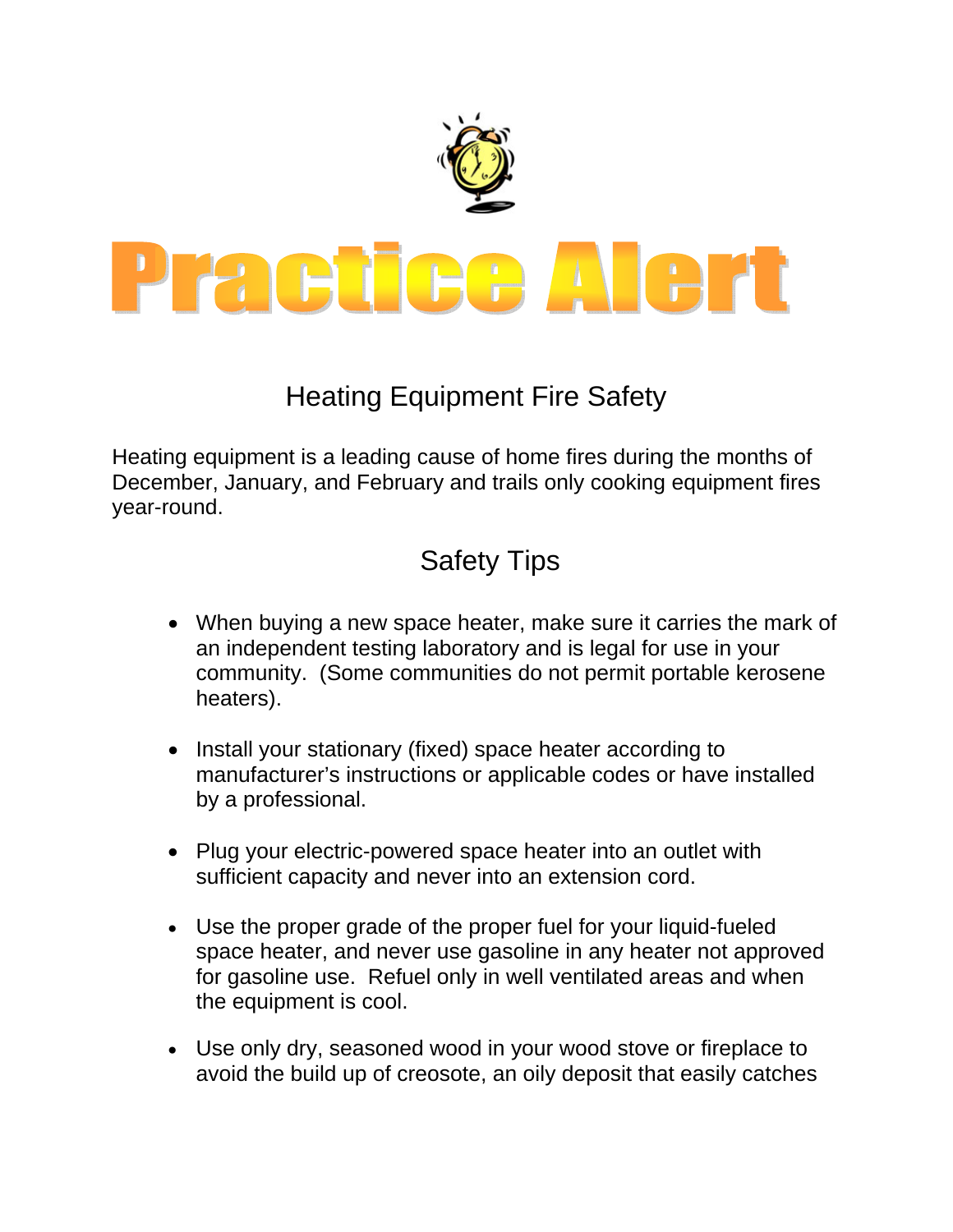fire and accounts for most chimney fires and the largest share of home heating fires.

- Use only paper or kindling wood, not flammable liquid, to start a fire. Do not use artificial logs in wood stoves.
- Use a sturdy screen around your fireplace to prevent sparks from flying in the room.
- Allow fireplace and woodstove ashes to cool before disposing in a metal container and is kept a safe distance from your house.
- Turn off space heaters when the room they are in is unoccupied or when instructions state they should be turned off.
- Turn off portable space heaters when you go to bed.
- Do not use your oven to heat your home.
- Make sure fuel burning equipment is vented to the outside, and the venting is clear and unobstructed. Ensure the exit point is properly sealed around the vent, all of which is to make sure deadly carbon monoxide does not build up in the home.
- Inspect all heating equipment annually and clean as necessary.
- Test smoke alarms monthly; install a carbon monoxide alarm in a central location outside each sleeping area.

## Facts and Figures

- In 2005, heating equipment was involved in approximately 62,200 reported U.S. home structure fires, resulting in 670 deaths and 1,550 injuries and \$909 million in property damage.
- Space heaters, whether portable or stationary, accounted for onethird (32%) of the home heating fires and three-fourths (73%) of home heating fire deaths in 2005.